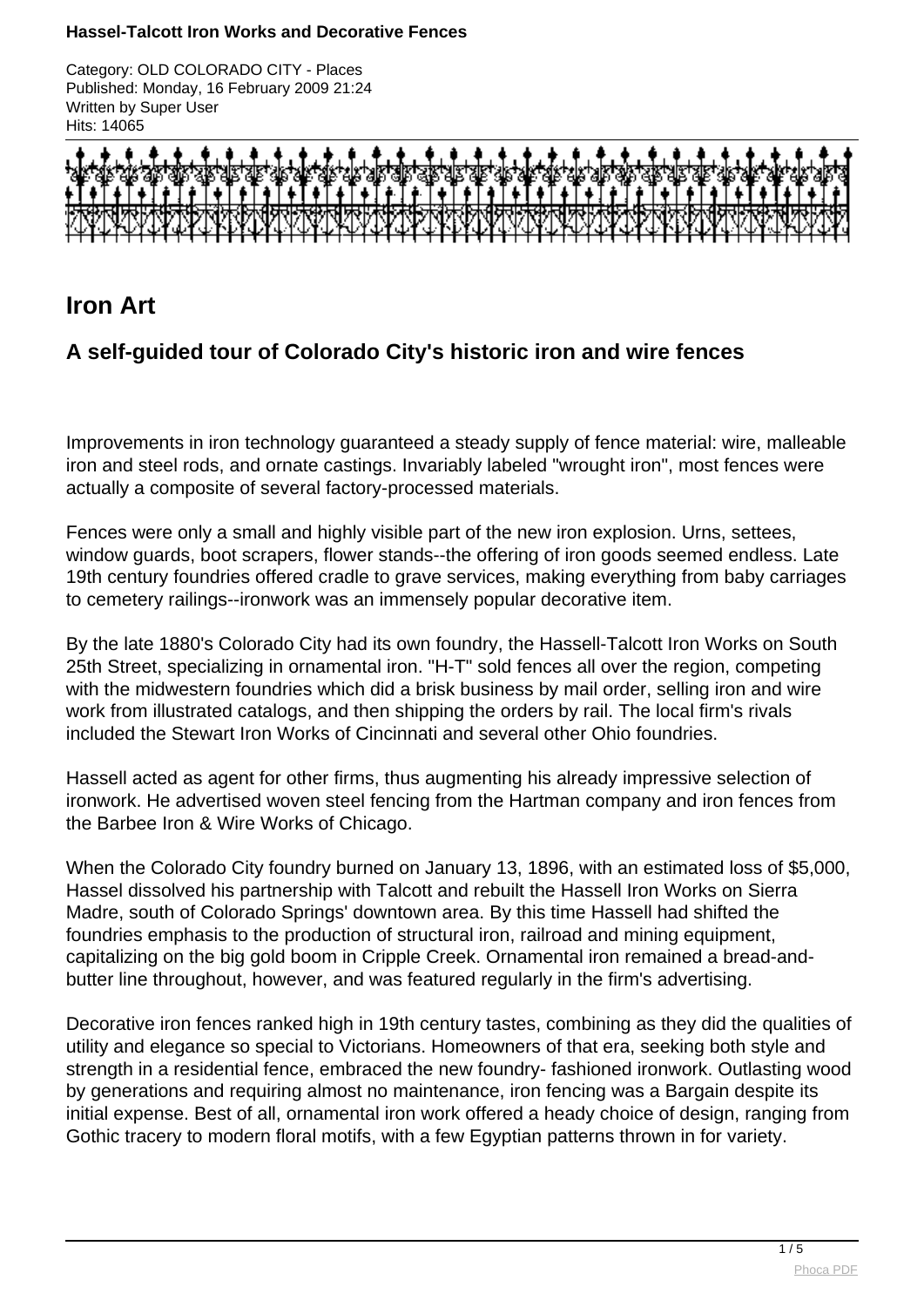Category: OLD COLORADO CITY - Places Published: Monday, 16 February 2009 21:24 Written by Super User Hits: 14065

# **Fences in Old Colorado City**



### **This is the index to the above map:**

1. 16 North 24th Street.

A simple design of overlapping arches. Corner posts, decorated with classic acanthus leaves, add a touch of elegance.

2. 2327 West Kiowa.

Spearheads from the Stewart Iron Works o Ohio, with an embellishment of medallions.

3. 2330 West Kiowa

Double-Daisy picket head was often used with the acanthus-leaf posts. 4. 2326 West Kiowa

Overlapping arches with "rams head" line posts, which was used by several foundries.

5. 116 North 23rd Street

A Hassell gate with a wire fence. Inscription: "Pat Int'l Steel Post Co., St. Louis, Mo."

6. 2310 West Bijou

Overlapping arches, and carved bargeboards on the gables and great pattern of the shingle-siding 7. 2314 West Bijou

Spearhead from hammering and cutting the round rod. Beveled glass in the front window.

8. 2318 West Bijou

Wire pickets shaped like the wood pickets of the time.

9. 2327 West Bijou

Probable Hassell Gothic remnants.

10. 116 North 24th Street

Stewart Iron Works spearhead design, with a great garden of poppies, clematis, day lilies, daisies, and baby's breath.

11. 2302 West Platte

Iron cresting on a mansarded roof.

12.2228 West Bijou

Leaf and berry pickethead on the gate, with ram's head line post top, and woven wire fence.

13. 2215 West Bijou

similar to the St. Louis Steel Company fence with matching gate.

14. 2131 West Bijou

Hassell probably bought these wire pickets already made form other companies.

15. 2106-2110 West Bijou

The corner house has turrets, cables, and caps, with return cornices, brackets under the eaves and decorative molding.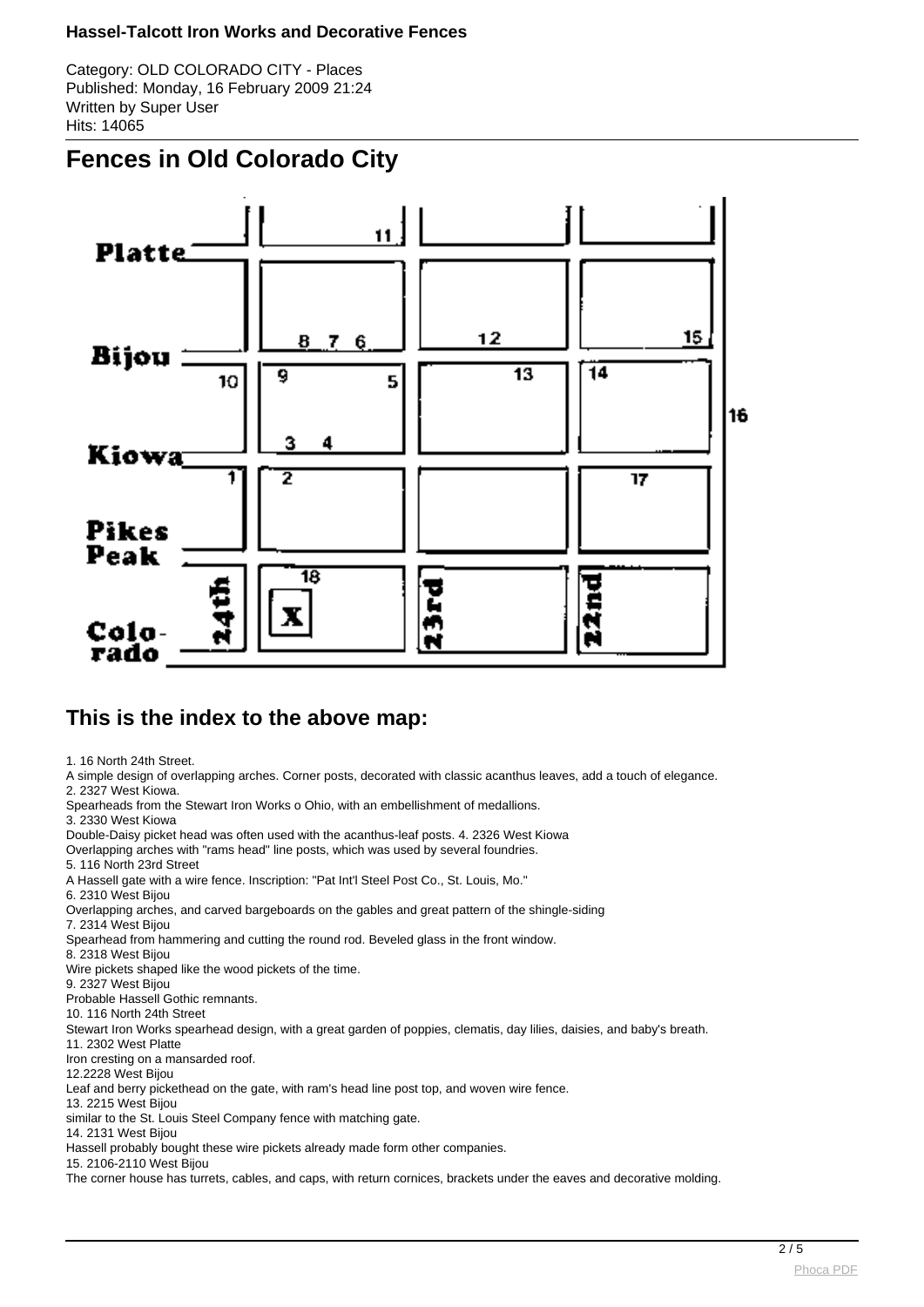Category: OLD COLORADO CITY - Places Published: Monday, 16 February 2009 21:24 Written by Super User Hits: 14065

16. 2032 West Kiowa Iron picket fence in the rear from an unknown foundry. 17. 2123 West Kiowa Overlapping arches and a wire fence from St. Louis Steel Company on the side. 18. 2311 Pikes Peak Leaf and Berry picketheads, ram's head line post tops and decorative braces. The gate is gone, but the gate post is inscribed Hassel and Ward. They had a short partnership in 1890. 19. 1901 West Colorado Rogers Iron Company, Springfield, Ohio. 20. 1903 West Colorado Rogers Iron Company, Springfield, Ohio. 21. 1816 West Colorado Rogers Iron Company, Springfield, Ohio. 22. 1804 West Colorado Rogers Iron Company, Springfield, Ohio. 23. 1643 West Colorado Rogers Iron Company, Springfield, Ohio. 24. 1637 West Colorado Rogers Iron Company, Springfield, Ohio. 25. 1228 West Colorado Rogers Iron Company, Springfield, Ohio. 26. 1224 West Colorado Rogers Iron Company, Springfield, Ohio. 27. 1005 West Colorado unknown foundry 28. 1003 West Colorado unknown foundry



**Fences close to Old Colorado City**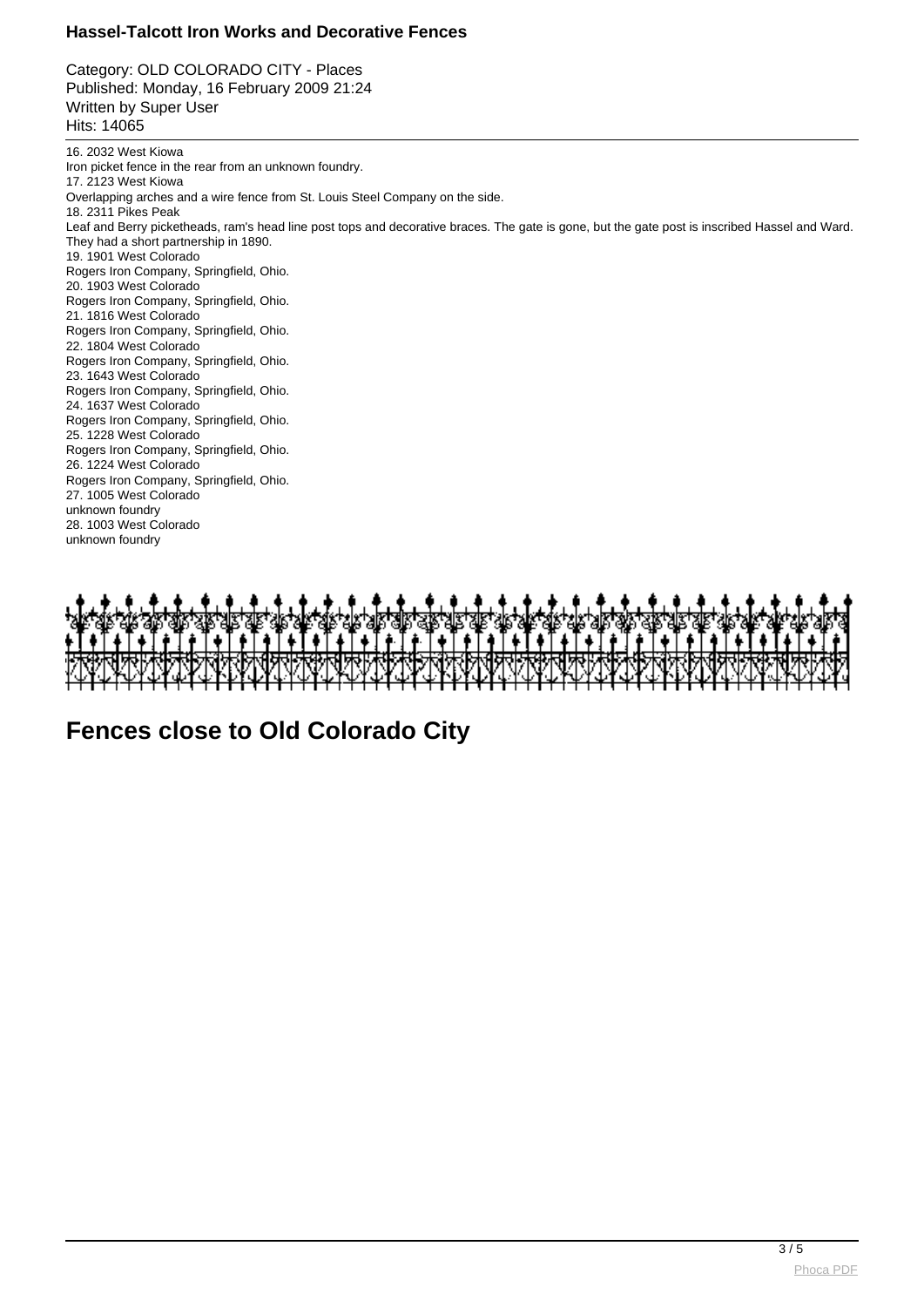Category: OLD COLORADO CITY - Places Published: Monday, 16 February 2009 21:24 Written by Super User Hits: 14065



1. 516 West Pikes Peak

Scrolls on the gate with medallions, and a spearhead variation with a leaf and petal pattern from an unknown foundry.

2. 520 West Pikes Peak

Traditional iron picket in concrete.

3. 602 West Pikes Peak

Hassel gate on the side, with a fence from a different foundry in the front, using cut and notched sheet metal.

4. 529 West Kiowa

Hassell overlapping arches fence on the left, and a corner section of arches and pointed pickets, with ram's head line posts, probably from the Stewart Foundry.

5. 528 West Kiowa

Pointed pickets, again, with fluted spearhead line post tops, and tulip tops on the gate posts, a commonly used motive at the Stewart Foundry.